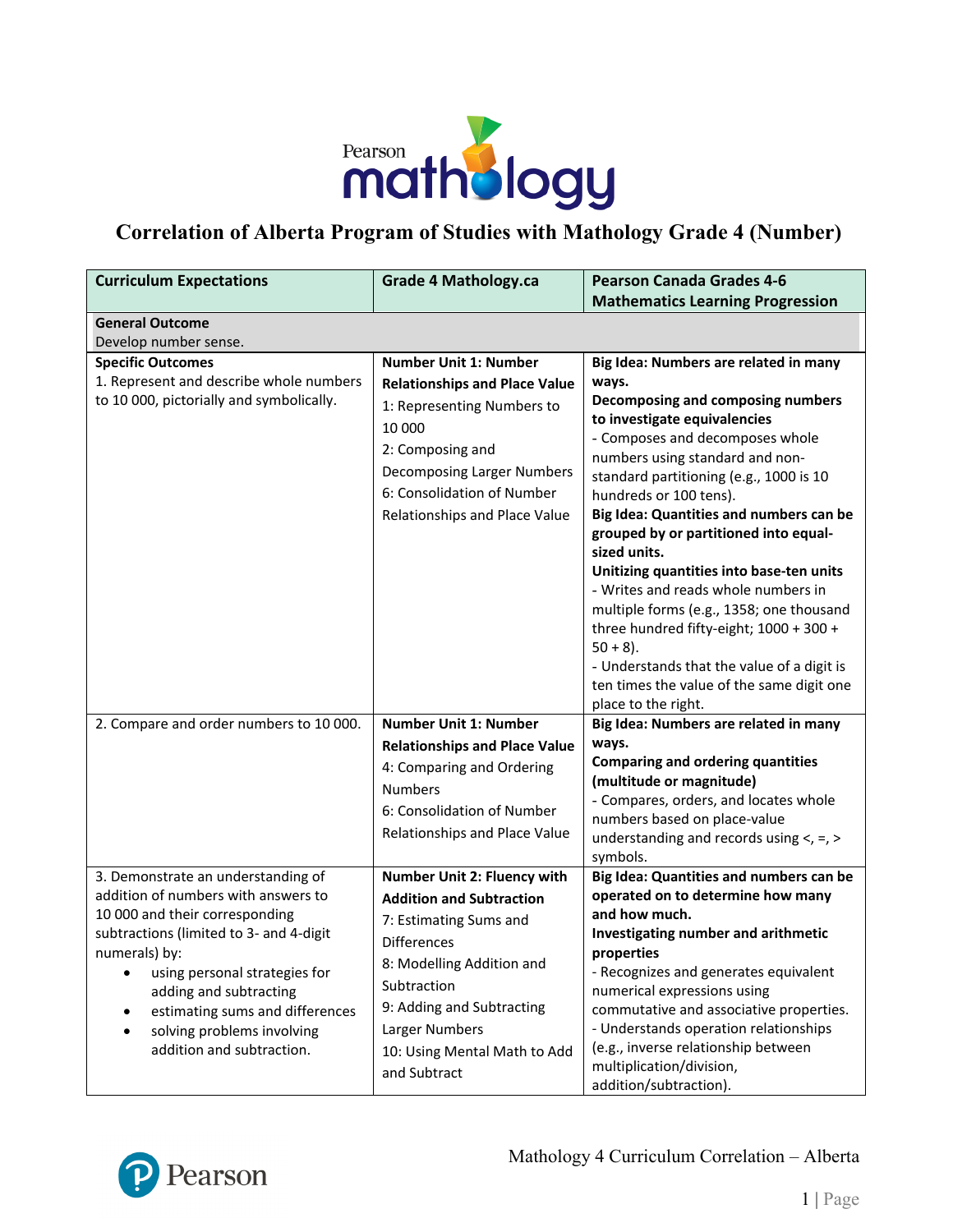|                                                                                                                                                  | 11: Creating and Solving<br>Problems<br>12: Consolidation of Fluency<br>with Addition and Subtraction                                                                                                                                                                                                                                                                                                                                         | - Understands the identity of operations<br>$(e.g., 5 + 0 = 5; 7 \times 1 = 7).$<br>Developing conceptual meaning of<br>operations<br>- Models and develops meaning for                                                                                                                                                                                                                                                                                                                                              |
|--------------------------------------------------------------------------------------------------------------------------------------------------|-----------------------------------------------------------------------------------------------------------------------------------------------------------------------------------------------------------------------------------------------------------------------------------------------------------------------------------------------------------------------------------------------------------------------------------------------|----------------------------------------------------------------------------------------------------------------------------------------------------------------------------------------------------------------------------------------------------------------------------------------------------------------------------------------------------------------------------------------------------------------------------------------------------------------------------------------------------------------------|
|                                                                                                                                                  |                                                                                                                                                                                                                                                                                                                                                                                                                                               | whole number computation to four<br>digits.<br>Developing fluency of operations<br>- Estimates the result of whole number<br>operations using contextually relevant<br>strategies (e.g., How many buses are<br>needed to take the Grade 8 classes to the<br>museum?).                                                                                                                                                                                                                                                |
|                                                                                                                                                  |                                                                                                                                                                                                                                                                                                                                                                                                                                               | - Solves whole number computation<br>using efficient strategies (e.g., mental<br>computation, algorithms, calculating cost<br>of transactions and change owing, saving<br>money to make a purchase).                                                                                                                                                                                                                                                                                                                 |
| 4. Apply the properties of 0 and 1 for<br>multiplication and the property of 1 for<br>division.                                                  | Number Unit 5: Fluency with<br><b>Multiplication and Division</b><br>Facts<br>24: Strategies for<br>Multiplication<br>27: Strategies for Division<br>29: Consolidation of Fluency<br>with Multiplication and<br><b>Division Facts</b>                                                                                                                                                                                                         | Big Idea: Quantities and numbers can be<br>operated on to determine how many<br>and how much.<br>Investigating number and arithmetic<br>properties<br>- Understands the identity of operations<br>$(e.g., 5 + 0 = 5; 7 \times 1 = 7).$                                                                                                                                                                                                                                                                               |
| 5. Describe and apply mental mathematics<br>strategies to determine basic<br>multiplication facts to $9 \times 9$ and related<br>division facts. | Number Unit 5: Fluency with<br><b>Multiplication and Division</b><br>Facts<br>24: Strategies for<br>Multiplication<br>25: Solving Multiplication<br>Problems<br>26: Relating Multiplication<br>and Division<br>27: Strategies for Division<br>29: Consolidation of Fluency<br>with Multiplication and<br><b>Division Facts</b><br><b>Patterning Unit 1: Increasing</b><br>and Decreasing Patterns<br>4: Investigating Number<br>Relationships | Big Idea: Quantities and numbers can be<br>operated on to determine how many<br>and how much.<br>Investigating number and arithmetic<br>properties<br>- Recognizes and generates equivalent<br>numerical expressions using<br>commutative and associative properties.<br>- Understands operational relationships<br>(e.g., inverse relationship between<br>multiplication/division,<br>addition/subtraction).<br>Developing fluency of operations<br>- Fluently recalls multiplication and<br>division facts to 100. |

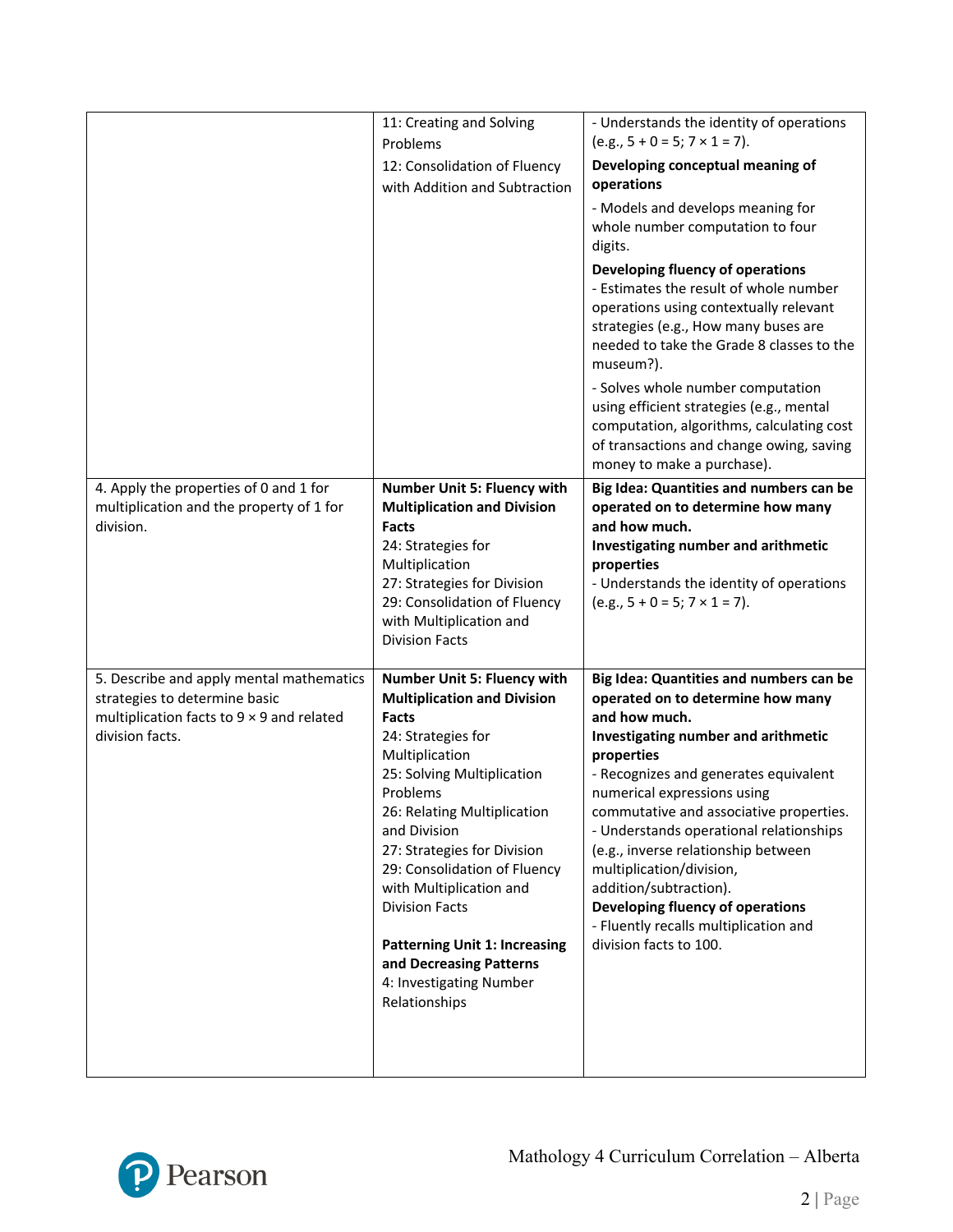| 6. Demonstrate an understanding of<br>multiplication (2- or 3-digit by 1-digit) to<br>solve problems by:<br>using personal strategies for<br>multiplication with and without<br>concrete materials<br>using arrays to represent<br>$\bullet$<br>multiplication<br>connecting concrete<br>representations to symbolic<br>representations<br>estimating products<br>applying the distributive<br>property.                | <b>Number Unit 6: Multiplying</b><br>and Dividing Larger Numbers<br>30: Exploring Strategies for<br>Multiplying<br>31: Estimating Products<br>35: Consolidation of<br>Multiplying and Dividing<br>Larger Numbers                                                                                                                                                                                                                                       | Big Idea: Quantities and numbers can be<br>operated on to determine how many<br>and how much.<br>Developing conceptual meaning of<br>operations<br>- Models and develops meaning for<br>whole number computation to four<br>digits.<br>Developing fluency of operations<br>- Estimates the result of whole number<br>operations using contextually relevant<br>strategies (e.g., How many buses are<br>needed to take the Grade 8 classes to the<br>museum?).<br>- Solves whole number computation<br>using efficient strategies (e.g., mental<br>computation, algorithms, calculating cost<br>of transactions and change owing, saving<br>money to make a purchase).  |
|-------------------------------------------------------------------------------------------------------------------------------------------------------------------------------------------------------------------------------------------------------------------------------------------------------------------------------------------------------------------------------------------------------------------------|--------------------------------------------------------------------------------------------------------------------------------------------------------------------------------------------------------------------------------------------------------------------------------------------------------------------------------------------------------------------------------------------------------------------------------------------------------|------------------------------------------------------------------------------------------------------------------------------------------------------------------------------------------------------------------------------------------------------------------------------------------------------------------------------------------------------------------------------------------------------------------------------------------------------------------------------------------------------------------------------------------------------------------------------------------------------------------------------------------------------------------------|
| 7. Demonstrate an understanding of<br>division (1-digit divisor and up to 2-digit<br>dividend) to solve problems by:<br>using personal strategies for<br>dividing with and without<br>concrete materials<br>estimating quotients<br>relating division to multiplication.                                                                                                                                                | Number Unit 5: Fluency with<br><b>Multiplication and Division</b><br><b>Facts</b><br>27: Strategies for Division<br>29: Consolidation of Fluency<br>with Multiplication and<br><b>Division Facts</b><br><b>Number Unit 6: Multiplying</b><br>and Dividing Larger Numbers<br>32: Exploring Strategies for<br>Dividing<br>33: Estimating Quotients<br>34: Dividing with Remainders<br>35: Consolidation of<br>Multiplying and Dividing<br>Larger Numbers | Big Idea: Quantities and numbers can be<br>operated on to determine how many<br>and how much.<br>Developing conceptual meaning of<br>operations<br>- Models and develops meaning for<br>whole number computation to four<br>digits.<br>Developing fluency of operations<br>- Estimates the results of whole number<br>operations using contextually relevant<br>strategies (e.g., How many buses are<br>needed to take the Grade 8 classes to the<br>museum?).<br>- Solves whole number computation<br>using efficient strategies (e.g., mental<br>computation, algorithms, calculating cost<br>of transactions and change owing, saving<br>money to make a purchase). |
| 8. Demonstrate an understanding of<br>fractions less than or equal to one by<br>using concrete, pictorial and symbolic<br>representations to:<br>name and record fractions for the<br>parts of a whole or a set<br>compare and order fractions<br>model and explain that for<br>different wholes, two identical<br>fractions may not represent the<br>same quantity<br>provide examples of where<br>fractions are used. | <b>Number Unit 3: Fractions</b><br>13: What Are Fractions?<br>14: Counting by Unit Fractions<br>15: Exploring Different<br>Representations of Fractions<br>17: Exploring Equivalence in<br>Fractions<br>18: Comparing and Ordering<br>Fractions<br>19: Consolidation of Fractions                                                                                                                                                                      | Big Idea: Numbers are related in many<br>ways.<br><b>Comparing and ordering quantities</b><br>(multitude or magnitude)<br>- Compares, orders, and locates fractions<br>with the same numerator or<br>denominator using reasoning (e.g., $\frac{3}{5} > \frac{3}{6}$<br>because fifths are larger parts).<br><b>Estimating quantities and numbers</b><br>- Estimates the size and magnitude of<br>fractions by comparing to benchmarks.                                                                                                                                                                                                                                 |

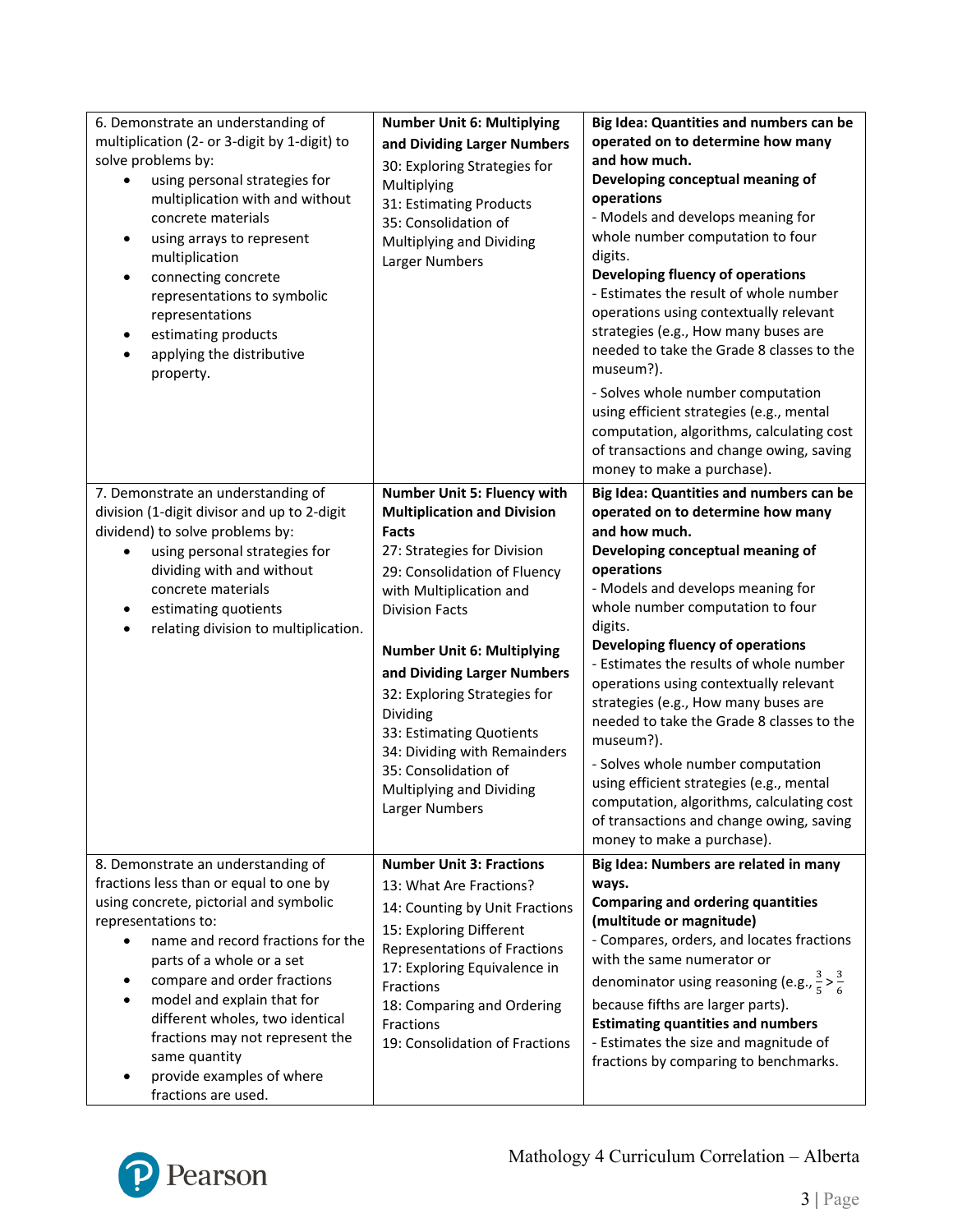|                                                                                                             |                                                                                                                     | Big Idea: Quantities and numbers can be<br>grouped by or partitioned into equal-<br>sized units.<br>Partitioning quantities to form fractions<br>- Partitions fractional parts into smaller<br>fractional parts (e.g., partitions halves<br>into thirds to create sixths).<br>- Uses models to describe, name, and<br>count forward and backward by unit<br>fractions.<br>- Explains that two equivalent fractions<br>represent the same part of a whole, but<br>not necessarily equal quantities (e.g., $\frac{1}{2}$ of<br>a set of 12 and $\frac{1}{2}$ of a set of 6 are equal<br>fractions, but unequal quantities).                                                                                                                                                                                                                                                                                                                                                                                                                                                                                                                                                |
|-------------------------------------------------------------------------------------------------------------|---------------------------------------------------------------------------------------------------------------------|--------------------------------------------------------------------------------------------------------------------------------------------------------------------------------------------------------------------------------------------------------------------------------------------------------------------------------------------------------------------------------------------------------------------------------------------------------------------------------------------------------------------------------------------------------------------------------------------------------------------------------------------------------------------------------------------------------------------------------------------------------------------------------------------------------------------------------------------------------------------------------------------------------------------------------------------------------------------------------------------------------------------------------------------------------------------------------------------------------------------------------------------------------------------------|
| 9. Represent and describe decimals<br>(tenths and hundredths), concretely,<br>pictorially and symbolically. | <b>Number Unit 4: Decimals</b><br>20: Exploring Tenths<br>21: Exploring Hundredths<br>23: Consolidation of Decimals | Big Idea: The set of real numbers is<br>infinite.<br><b>Extending whole number understanding</b><br>to the set of real numbers<br>- Explores decimal fractions to tenths<br>(e.g., 0.1, 0.5, 0.8) and hundredths (e.g.,<br>$0.42, 0.05, 0.90$ ).<br>Big Idea: Numbers are related in many<br>ways.<br><b>Estimating quantities and numbers</b><br>- Estimates the location of decimals and<br>fractions on a number line.<br>Big Idea: Quantities and numbers can be<br>grouped by or partitioned into equal-<br>sized units.<br>Unitizing quantities into base-ten units<br>- Uses fractions with denominators of 10<br>to develop decimal fraction<br>understanding and notation (e.g., five-<br>tenths is $\frac{5}{10}$ or 0.5).<br>- Counts forwards and backwards by<br>decimal units (e.g., 0.1, 0.2,  0.9, 1.0).<br>- Understands that the value of a digit is<br>ten times the value of the same digit one<br>place to the right.<br>- Understands that the value of a digit is<br>one-tenth the value of the same digit one<br>place to the left.<br>- Writes and reads decimal numbers in<br>multiple forms (e.g., numerals, number<br>names, expanded form). |

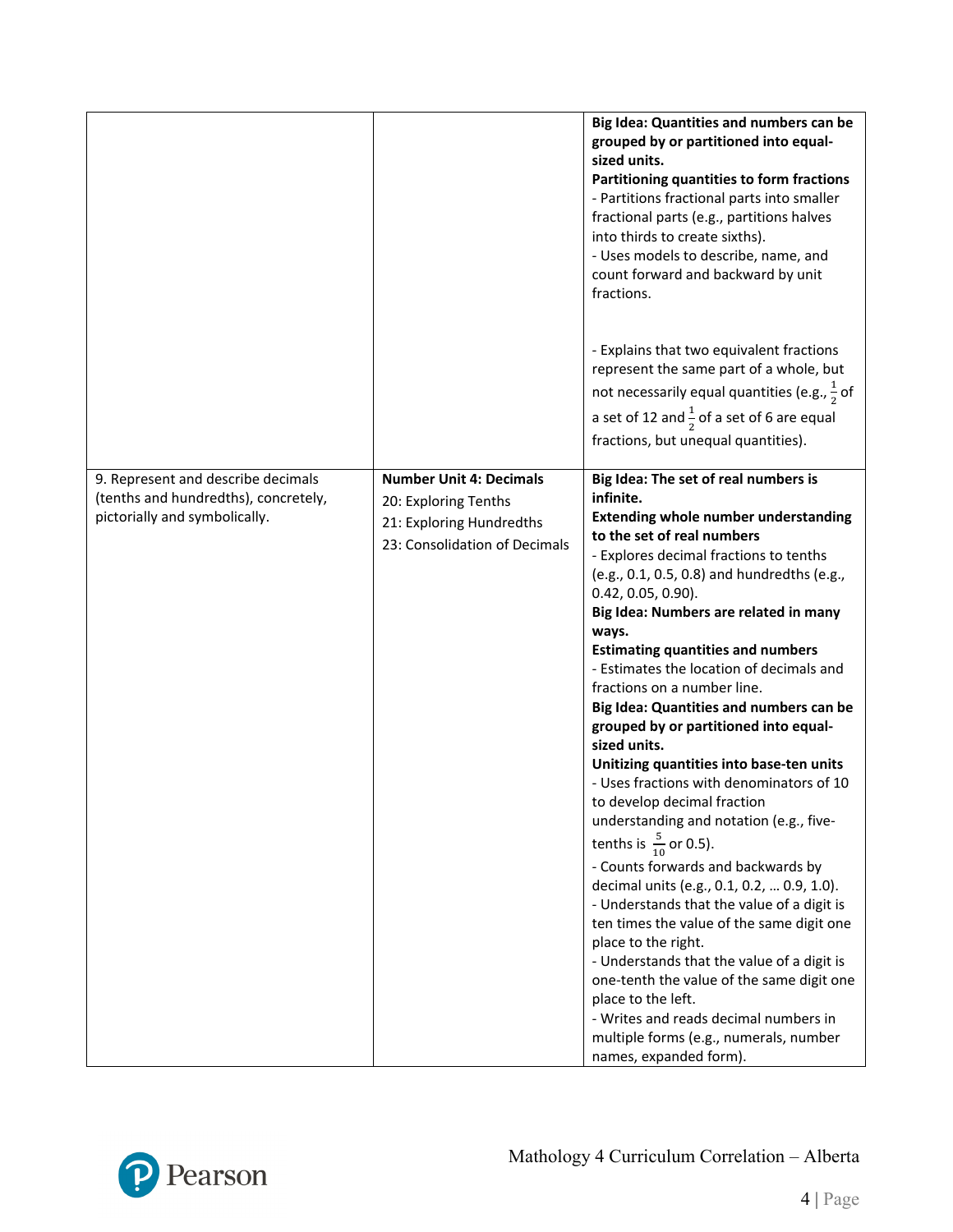| 10. Relate decimals to fractions and<br>fractions to decimals (to hundredths).                                                                                                                                                                                        | <b>Number Unit 4: Decimals</b><br>20: Exploring Tenths<br>21: Exploring Hundredths<br>23: Consolidation of Decimals                                                                                                                                                                             | Big Idea: Quantities and numbers can be<br>grouped by or partitioned into equal-<br>sized units.<br>Unitizing quantities into base-ten units<br>- Uses fractions with denominators of 10<br>to develop decimal fraction<br>understanding and notation (e.g., five-<br>tenths is $\frac{5}{10}$ or 0.5).                                                                                                                                                                                                        |
|-----------------------------------------------------------------------------------------------------------------------------------------------------------------------------------------------------------------------------------------------------------------------|-------------------------------------------------------------------------------------------------------------------------------------------------------------------------------------------------------------------------------------------------------------------------------------------------|----------------------------------------------------------------------------------------------------------------------------------------------------------------------------------------------------------------------------------------------------------------------------------------------------------------------------------------------------------------------------------------------------------------------------------------------------------------------------------------------------------------|
| 11. Demonstrate an understanding of<br>addition and subtraction of decimals<br>(limited to hundredths) by:<br>using personal strategies to<br>determine sums and differences<br>estimating sums and differences<br>using mental math strategies<br>to solve problems. | <b>Number Unit 7: Operations</b><br>with Fractions and Decimals<br>36: Estimating Sums and<br>Differences with Decimals<br>37: Adding and Subtracting<br>Decimals<br>38: Using Mental Math to Add<br>and Subtract Decimals<br>39: Consolidation of<br>Operations with Fractions and<br>Decimals | Big Idea: Quantities and numbers can be<br>operated on to determine how many<br>and how much.<br>Developing conceptual meaning of<br>operations<br>- Demonstrates an understanding of<br>decimal number computation through<br>modelling and flexible strategies.<br>Developing fluency of operations<br>- Estimates sums and differences of<br>decimal numbers (e.g., calculating cost of<br>transactions involving dollars and cents).<br>- Solves decimal number computation<br>using efficient strategies. |

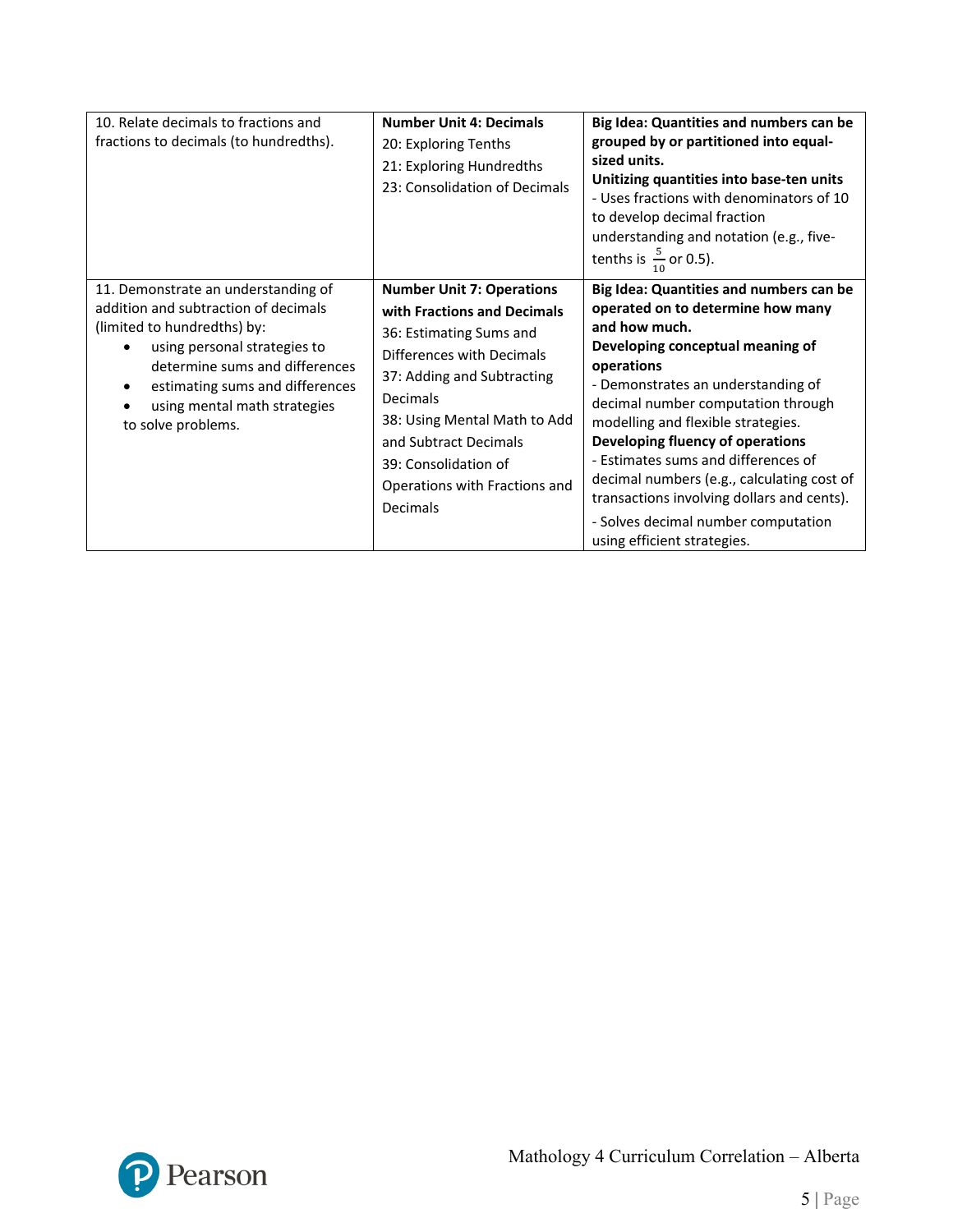

# **Correlation of Alberta Program of Studies with Mathology Grade 4 (Patterns and Relations: Patterns)**

| <b>Curriculum Expectations</b>                                                      | <b>Grade 4 Mathology.ca</b>                                                                                                                                                                                                   | <b>Pearson Canada Grades 4-6</b>                                                                                                                                                                                                                                                                                                                                                                                                                                                                                                                                                                                                                                                                             |
|-------------------------------------------------------------------------------------|-------------------------------------------------------------------------------------------------------------------------------------------------------------------------------------------------------------------------------|--------------------------------------------------------------------------------------------------------------------------------------------------------------------------------------------------------------------------------------------------------------------------------------------------------------------------------------------------------------------------------------------------------------------------------------------------------------------------------------------------------------------------------------------------------------------------------------------------------------------------------------------------------------------------------------------------------------|
|                                                                                     |                                                                                                                                                                                                                               | <b>Mathematics Learning Progression</b>                                                                                                                                                                                                                                                                                                                                                                                                                                                                                                                                                                                                                                                                      |
| <b>General Outcome</b><br>Use patterns to describe the world and to solve problems. |                                                                                                                                                                                                                               |                                                                                                                                                                                                                                                                                                                                                                                                                                                                                                                                                                                                                                                                                                              |
| <b>Specific Outcomes</b>                                                            | <b>Patterning Unit 1: Increasing</b>                                                                                                                                                                                          | <b>Big Idea: Regularity and repetition</b>                                                                                                                                                                                                                                                                                                                                                                                                                                                                                                                                                                                                                                                                   |
| 1. Identify and describe patterns found in<br>tables and charts.                    | and Decreasing Patterns<br>2: Investigating Increasing and<br><b>Decreasing Patterns</b><br>3: Representing Patterns<br>4: Investigating Number<br>Relationships<br>6: Consolidation of Increasing<br>and Decreasing Patterns | form patterns that can be generalized<br>and predicted mathematically.<br>Representing patterns, relations, and<br>functions<br>- Describes, generates, extends,<br>translates, and corrects number and<br>shape patterns that follow a<br>predetermined rule.<br>Generalizing and analyzing patterns,<br>relations, and functions<br>- Explains the rule for numeric patterns<br>including the starting point and change<br>(e.g., given: 16, 22, 28, 34,  Start at<br>16 and add 6 each time).<br>- Describes numeric and shape patterns<br>using words and numbers.                                                                                                                                       |
| 2. Translate among different                                                        | <b>Patterning Unit 1: Increasing</b>                                                                                                                                                                                          | <b>Big Idea: Regularity and repetition</b>                                                                                                                                                                                                                                                                                                                                                                                                                                                                                                                                                                                                                                                                   |
| representations of a pattern, such as a                                             | and Decreasing Patterns                                                                                                                                                                                                       | form patterns that can be generalized                                                                                                                                                                                                                                                                                                                                                                                                                                                                                                                                                                                                                                                                        |
| table, a chart or concrete materials.                                               | 3: Representing Patterns<br>6: Consolidation of Increasing<br>and Decreasing Patterns                                                                                                                                         | and predicted mathematically.<br>Representing patterns, relations, and<br>functions<br>- Describes, generates, extends,<br>translates, and corrects number and<br>shape patterns that follow a<br>predetermined rule.<br>- Uses multiple approaches to model<br>situations involving repetition (i.e.,<br>repeating patterns) and change (i.e.,<br>increasing/decreasing patterns) (e.g.,<br>using objects, tables, graphs, symbols,<br>loops and nested loops in coding).<br>Generalizing and analyzing patterns,<br>relations, and functions<br>- Explains the rule for numeric patterns<br>including the starting point and change<br>(e.g., given: 16, 22, 28, 34,  Start at<br>16 and add 6 each time). |

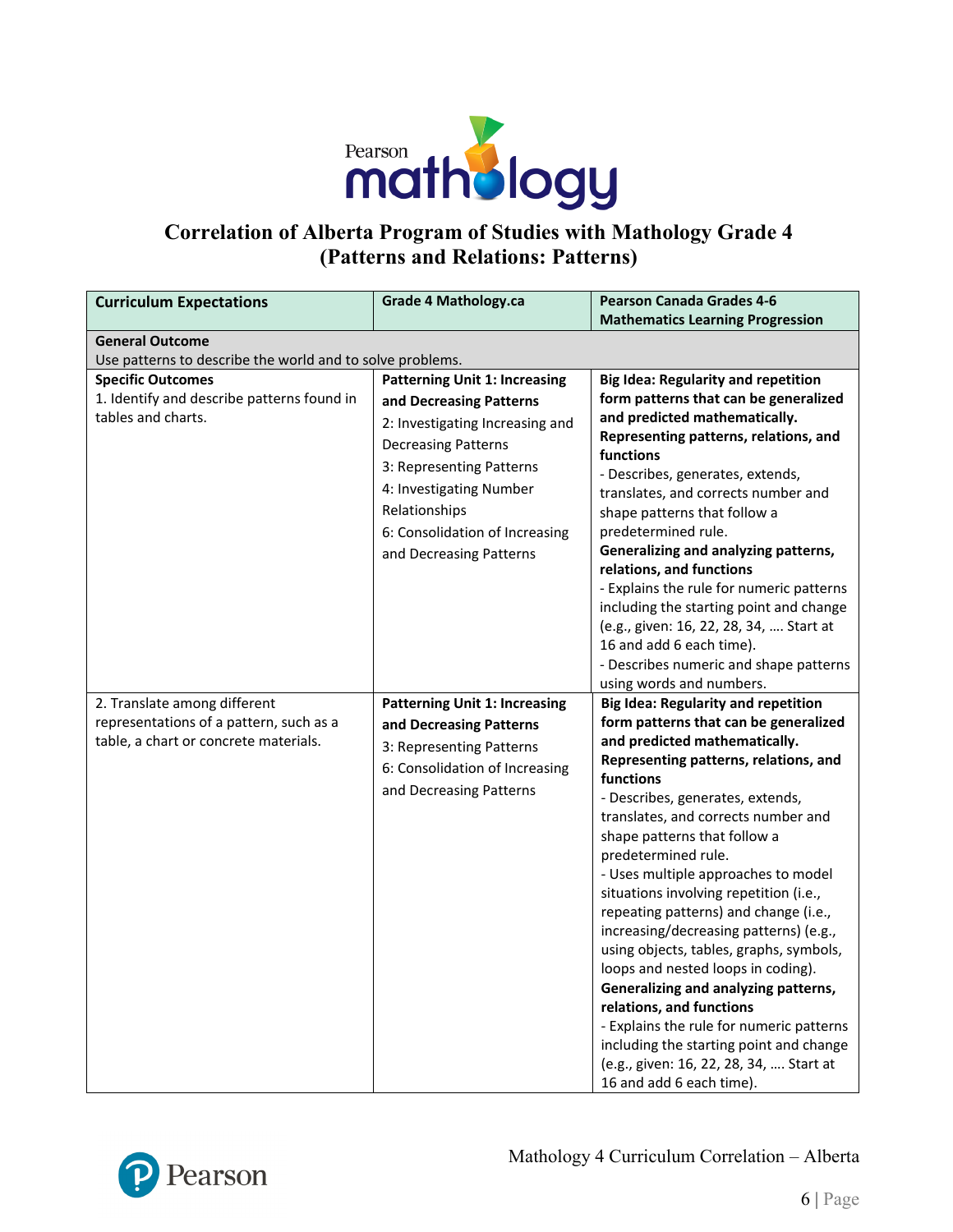|                                                                                                                 |                                                                                                                                                                                                                           | - Describes numeric and shape                                                                                                                                                                                                                                                                                                                                                                                                                                                                                                                                                                                                                                    |
|-----------------------------------------------------------------------------------------------------------------|---------------------------------------------------------------------------------------------------------------------------------------------------------------------------------------------------------------------------|------------------------------------------------------------------------------------------------------------------------------------------------------------------------------------------------------------------------------------------------------------------------------------------------------------------------------------------------------------------------------------------------------------------------------------------------------------------------------------------------------------------------------------------------------------------------------------------------------------------------------------------------------------------|
| 3. Represent, describe and extend<br>patterns and relationships, using charts<br>and tables, to solve problems. | <b>Patterning Unit 1: Increasing</b><br>and Decreasing Patterns<br>2: Investigating Increasing and<br><b>Decreasing Patterns</b><br>3: Representing Patterns<br>6: Consolidation of Increasing<br>and Decreasing Patterns | patterns using words and numbers.<br><b>Big Idea: Regularity and repetition</b><br>form patterns that can be generalized<br>and predicted mathematically.<br>Representing patterns, relations, and<br><b>functions</b><br>- Describes, generates, extends,<br>translates, and corrects number and<br>shape patterns that follow a<br>predetermined rule.<br>Generalizing and analyzing patterns,<br>relations, and functions<br>- Explains the rule for numeric patterns<br>including the starting point and change<br>(e.g., given: 16, 22, 28, 34,  Start at<br>16 and add 6 each time).<br>- Describes numeric and shape<br>patterns using words and numbers. |
| 4. Identify and explain mathematical<br>relationships, using charts and diagrams,<br>to solve problems.         | Pattern Unit 1: Increasing and<br><b>Decreasing Patterns</b><br>4: Investigating Number<br>Relationships<br>5: Sorting in Venn Diagrams<br>and Venn Diagrams<br>6: Consolidation of Increasing<br>and Decreasing Patterns | <b>Big Idea: Regularity and repetition</b><br>form patterns that can be generalized<br>and predicted mathematically.<br>Representing patterns, relations, and<br>functions<br>- Describes, generates, extends,<br>translates, and corrects number and<br>shape patterns that follow a<br>predetermined rule.<br>Generalizing and analyzing patterns,<br>relations, and functions<br>- Explains the rule for numeric patterns<br>including the starting point and change<br>(e.g., given: 16, 22, 28, 34,  Start at<br>16 and add 6 each time).<br>- Describes numeric and shape<br>patterns using words and numbers.                                             |

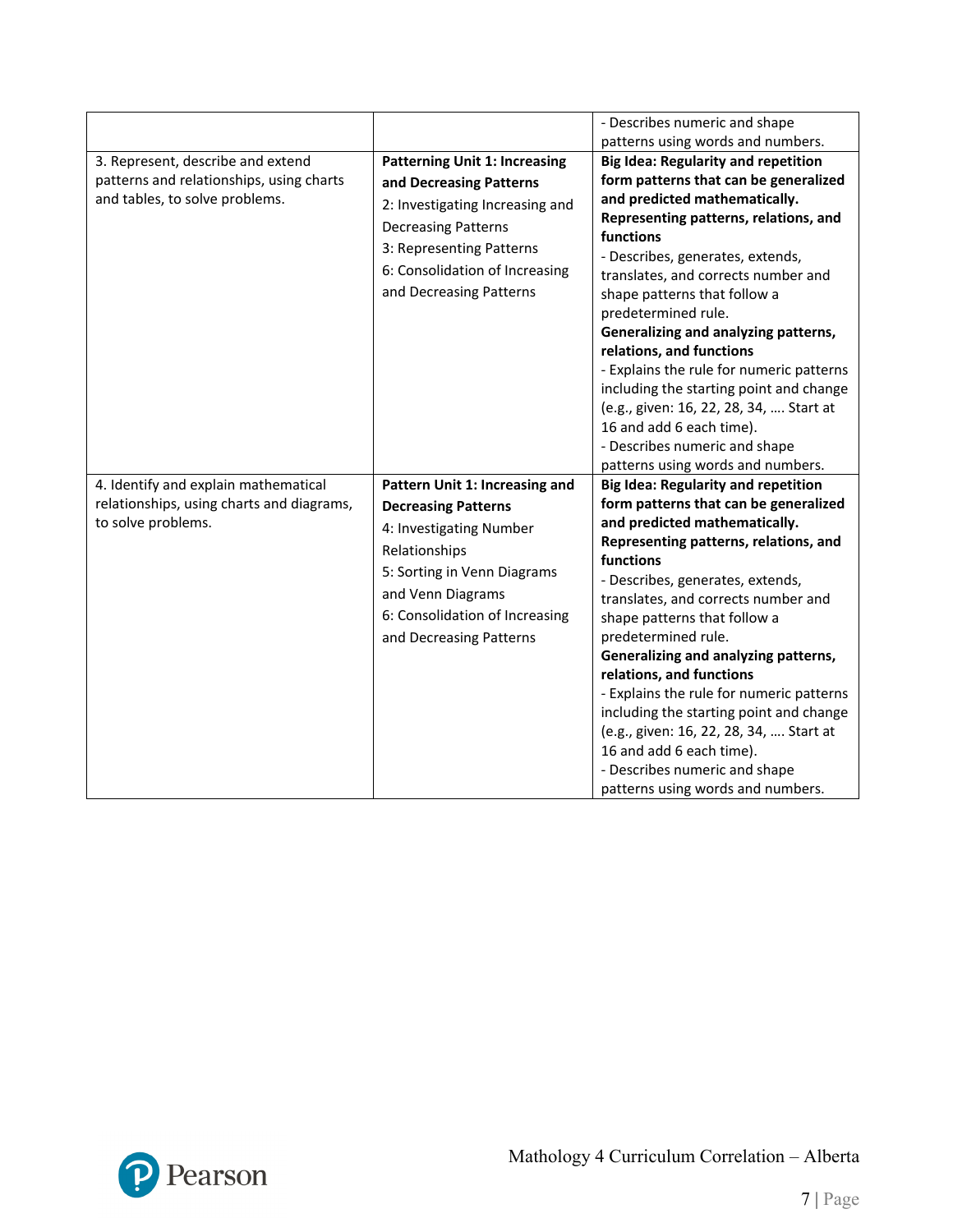

# **Correlation of Alberta Program of Studies with Mathology Grade 4 (Patterns and Relations: Variables and Equations)**

| <b>Curriculum Expectations</b>                    | <b>Grade 4 Mathology.ca</b>         | <b>Pearson Canada Grades 4-6</b>                                           |
|---------------------------------------------------|-------------------------------------|----------------------------------------------------------------------------|
|                                                   |                                     | <b>Mathematics Learning Progression</b>                                    |
| <b>General Outcome</b>                            |                                     |                                                                            |
| Represent algebraic expressions in multiple ways. |                                     |                                                                            |
| <b>Specific Outcomes</b>                          | <b>Patterning Unit 2: Variables</b> | Big Idea: Patterns and relations can be                                    |
| 5. Express a given problem as an equation         | and Equations                       | represented with symbols, equations,                                       |
| in which a symbol is used to represent an         | 7: Using Symbols                    | and expressions.                                                           |
| unknown number.                                   | 8: Solving Equations Concretely     | <b>Understanding equality and</b>                                          |
|                                                   | 9: Solving Addition and             | inequality, building on generalized                                        |
|                                                   | <b>Subtraction Equations</b>        | properties of numbers and operations                                       |
|                                                   | 11: Solving Multiplication and      | - Expresses a one-step mathematical                                        |
|                                                   | <b>Division Equations</b>           | problem as an equation using a symbol<br>or letter to represent an unknown |
|                                                   |                                     | number (e.g., Sena had some tokens                                         |
|                                                   | 12: Using Equations to Solve        | and used four. She has seven left: $\Box - 4$                              |
|                                                   | Problems                            | $= 7$ ).                                                                   |
|                                                   | 13: Consolidation of Variables      | Using variables, algebraic expressions,                                    |
|                                                   | and Equations                       | and equations to represent                                                 |
|                                                   |                                     | mathematical relations                                                     |
|                                                   |                                     | - Understands an unknown quantity                                          |
|                                                   |                                     | (i.e., variable) may be represented by a                                   |
|                                                   |                                     | symbol or letter (e.g., $13 - \square = 8$ ; $4n =$                        |
|                                                   |                                     | $12$ ).                                                                    |
|                                                   |                                     | - Flexibly uses symbols and letters to                                     |
|                                                   |                                     | represent unknown quantities in                                            |
|                                                   |                                     | equations (e.g., knows that $4 + \square = 7$ ; 4                          |
|                                                   |                                     | $+x = 7$ ; and $4 + y = 7$ all represent the                               |
|                                                   |                                     | same equation with $\Box$ , x, and y                                       |
|                                                   |                                     | representing the same value).                                              |
|                                                   |                                     | - Interprets and writes algebraic                                          |
|                                                   |                                     | expressions (e.g., 2n means two times                                      |
|                                                   |                                     | a number; subtracting a number from                                        |
|                                                   |                                     | 7 can be written as $7 - n$ ).                                             |
|                                                   |                                     | - Understands a variable as a changing                                     |
|                                                   |                                     | quantity (e.g., 5s, where s can be any<br>value).                          |
|                                                   |                                     |                                                                            |
|                                                   |                                     |                                                                            |
|                                                   |                                     |                                                                            |
|                                                   |                                     |                                                                            |
|                                                   |                                     |                                                                            |

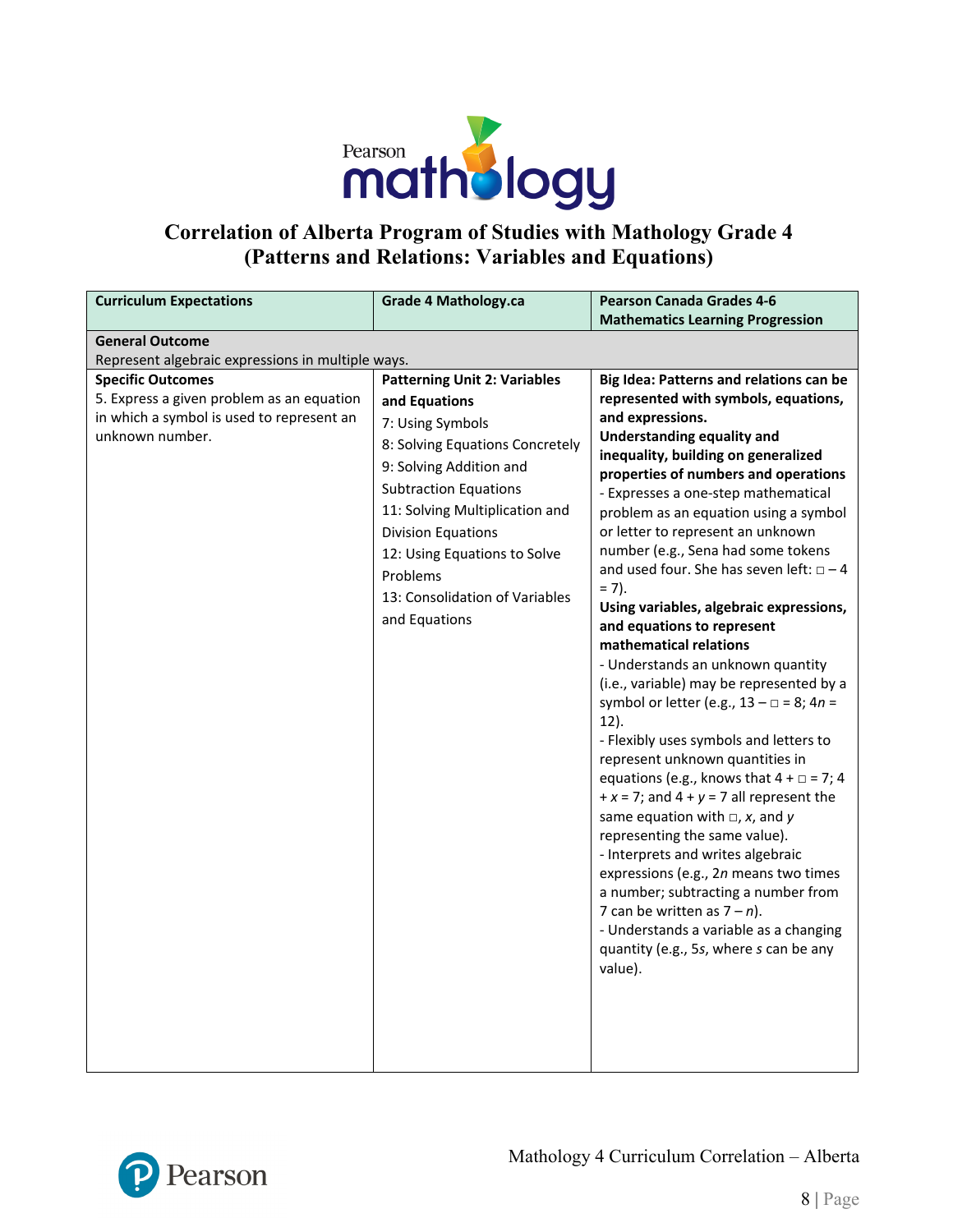| 6. Solve one-step equations involving a | <b>Patterning Unit 2: Variables</b>                                                                                                                                                                                                                                       | Big Idea: Patterns and relations can be                                                                                                                                                                                                                                                                                                                                                                                                                                                                                                                                                                                                                                                                                                                                                                                                                                                              |
|-----------------------------------------|---------------------------------------------------------------------------------------------------------------------------------------------------------------------------------------------------------------------------------------------------------------------------|------------------------------------------------------------------------------------------------------------------------------------------------------------------------------------------------------------------------------------------------------------------------------------------------------------------------------------------------------------------------------------------------------------------------------------------------------------------------------------------------------------------------------------------------------------------------------------------------------------------------------------------------------------------------------------------------------------------------------------------------------------------------------------------------------------------------------------------------------------------------------------------------------|
| symbol to represent an unknown number.  | and Equations<br>8: Solving Equations Concretely<br>9: Solving Addition and<br><b>Subtraction Equations</b><br>11: Solving Multiplication and<br><b>Division Equations</b><br>12: Using Equations to Solve<br>Problems<br>13: Consolidation of Variables<br>and Equations | represented with symbols, equations,<br>and expressions.<br><b>Understanding equality and</b><br>inequality, building on generalized<br>properties of numbers and operations<br>- Determines an unknown number in<br>simple one-step equations using<br>different strategies (e.g., $n \times 3 = 12$ ; 13<br>$- \Box = 8$ ).<br>- Uses arithmetic properties to<br>investigate and transform one-step<br>addition and multiplication equations<br>(e.g., $5 + 4 = 9$ and $5 + a = 9$ have the<br>same structure and can be rearranged<br>in similar ways to maintain equality: 4<br>$+5 = 9$ and $a + 5 = 9$ ).<br>- Uses arithmetic properties to<br>investigate and transform one-step<br>subtraction and division equations<br>(e.g., $12 - 5 = 7$ and $12 - b = 7$ have the<br>same structure and can be rearranged<br>in similar ways to maintain equality: 12<br>$-7 = 5$ and $12 - 7 = b$ ). |
|                                         |                                                                                                                                                                                                                                                                           |                                                                                                                                                                                                                                                                                                                                                                                                                                                                                                                                                                                                                                                                                                                                                                                                                                                                                                      |

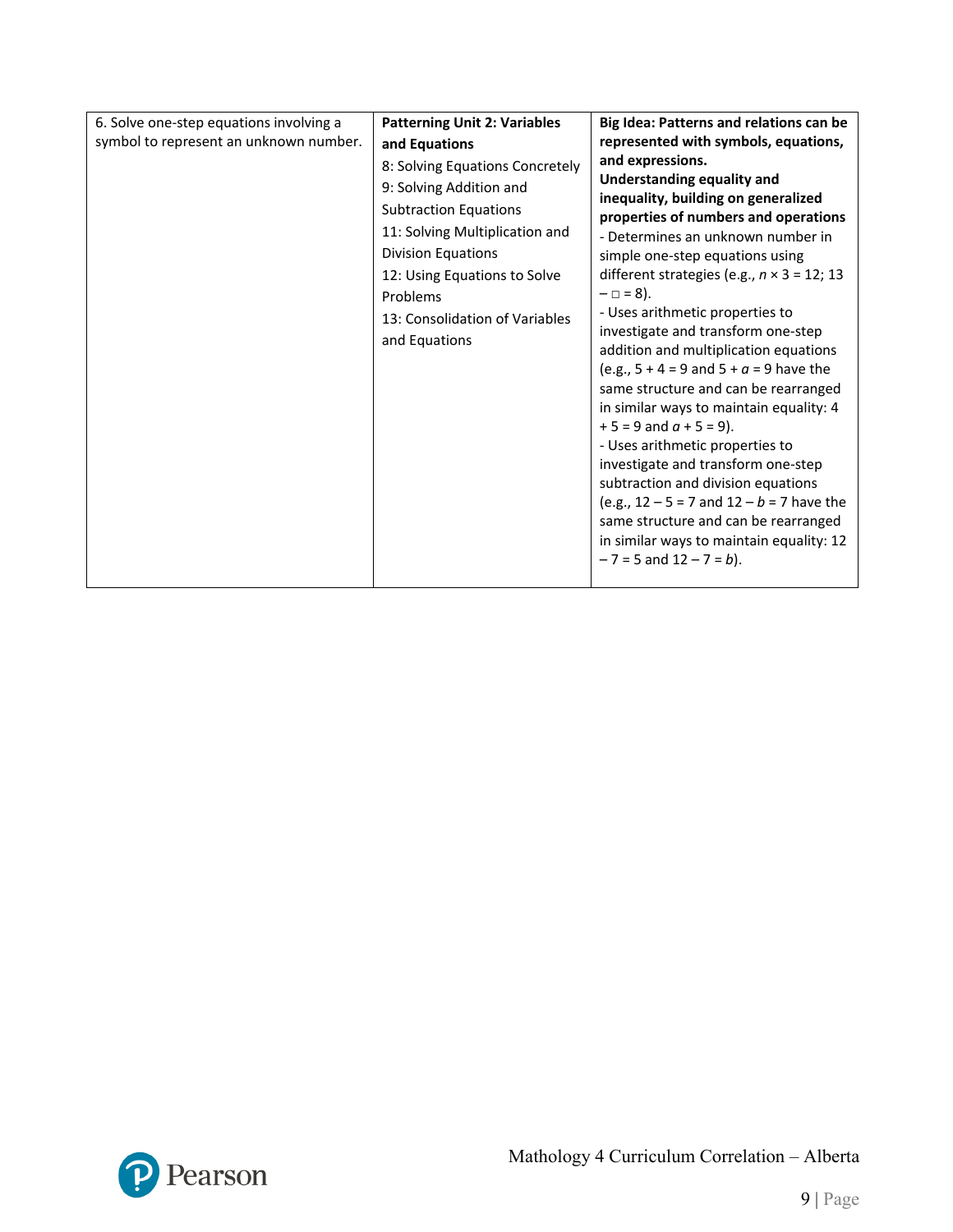

# **Correlation of Alberta Program of Studies with Mathology Grade 4 (Shape and Space: Measurement)**

| <b>Curriculum Expectations</b>                                                                                     | <b>Grade 4 Mathology.ca</b>                                                                                                                                                           | <b>Pearson Canada Grades 4-6</b><br><b>Mathematics Learning Progression</b>                                                                                                                                                                                                                                                                                                                                                                                   |  |  |
|--------------------------------------------------------------------------------------------------------------------|---------------------------------------------------------------------------------------------------------------------------------------------------------------------------------------|---------------------------------------------------------------------------------------------------------------------------------------------------------------------------------------------------------------------------------------------------------------------------------------------------------------------------------------------------------------------------------------------------------------------------------------------------------------|--|--|
| <b>General Outcome</b>                                                                                             |                                                                                                                                                                                       |                                                                                                                                                                                                                                                                                                                                                                                                                                                               |  |  |
| Use direct and indirect measurement to solve problems.                                                             |                                                                                                                                                                                       |                                                                                                                                                                                                                                                                                                                                                                                                                                                               |  |  |
| <b>Specific Outcomes</b><br>1. Read and record time, using digital and<br>analog clocks, including 24-hour clocks. | <b>Measurement Unit 3: Time</b><br>12: Exploring Time<br>13: Telling Time in One- and<br>Five-Minute Intervals<br>14: Telling Time on a 24-Hour<br>Clock<br>18: Consolidation of Time | Big Idea: Assigning a unit to a<br>continuous attribute allows us to<br>measure and make comparisons.<br>Selecting and using units to estimate,<br>measure, construct, and make<br>comparisons<br>- Reads and records time (i.e., digital<br>and analogue) and calendar dates.<br>Understanding relationships among<br>measured units<br>- Understands relationship among<br>different measures of time (e.g.,<br>seconds, minutes, hours, days,<br>decades). |  |  |
| 2. Read and record calendar dates in a<br>variety of formats.                                                      | <b>Measurement Unit 3: Time</b><br>17: Exploring Calendar Dates<br>18: Consolidation of Time                                                                                          | Big Idea: Assigning a unit to a<br>continuous attribute allows us to<br>measure and make comparisons.<br>Selecting and using units to estimate,<br>measure, construct, and make<br>comparisons<br>- Reads and records time (i.e., digital<br>and analogue) and calendar dates.<br>Understanding relationships among<br>measured units<br>- Understands relationship among<br>different measures of time (e.g.,<br>seconds, minutes, hours, days,<br>decades). |  |  |

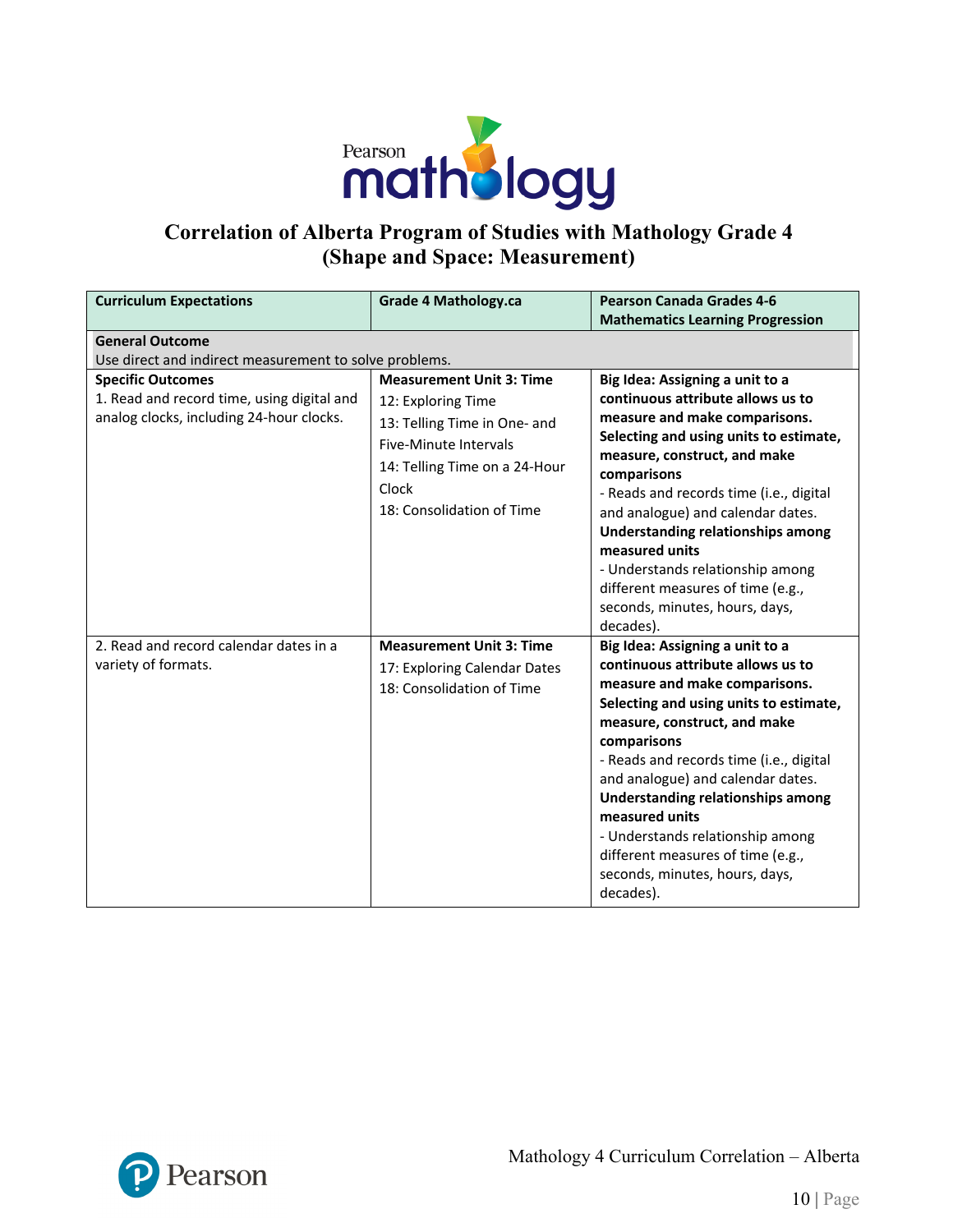| 3. Demonstrate an understanding of area<br>of regular and irregular 2-D shapes by:<br>recognizing that area is<br>measured in square units<br>selecting and justifying referents<br>for the units $cm2$ or $m2$<br>estimating area, using referents<br>for $cm2$ or $m2$<br>determining and recording area<br>(cm <sup>2</sup> or m <sup>2</sup> )<br>constructing different rectangles<br>for a given area ( $\text{cm}^2$ or $\text{m}^2$ ) in<br>order to demonstrate that many<br>different rectangles may have<br>the same area. | Measurement Unit 1: Length,<br>Perimeter, and Area<br>4: Estimating and Measuring<br>Area in Square Metres<br>5: Estimating and Measuring<br>Area in Square Centimetres<br>6: Exploring the Area of<br>Rectangles<br>7: Consolidation of Length,<br>Perimeter, and Area | Big Idea: Many things in our world<br>(e.g., objects, spaces, events) have<br>attributes that can be measured and<br>compared.<br>Understanding attributes that can be<br>measured, compared, and ordered<br>- Understands area as an attribute of<br>2-D shapes that can be measured and<br>compared.<br>Big Idea: Assigning a unit to a<br>continuous attribute allows us to<br>measure and make comparisons.<br>Selecting and using units to estimate,<br>measure, construct, and make<br>comparisons<br>- Develops understanding of square<br>units (e.g., square unit, square cm,<br>square m) to measure area of 2-D<br>shapes. |
|---------------------------------------------------------------------------------------------------------------------------------------------------------------------------------------------------------------------------------------------------------------------------------------------------------------------------------------------------------------------------------------------------------------------------------------------------------------------------------------------------------------------------------------|-------------------------------------------------------------------------------------------------------------------------------------------------------------------------------------------------------------------------------------------------------------------------|---------------------------------------------------------------------------------------------------------------------------------------------------------------------------------------------------------------------------------------------------------------------------------------------------------------------------------------------------------------------------------------------------------------------------------------------------------------------------------------------------------------------------------------------------------------------------------------------------------------------------------------|
|---------------------------------------------------------------------------------------------------------------------------------------------------------------------------------------------------------------------------------------------------------------------------------------------------------------------------------------------------------------------------------------------------------------------------------------------------------------------------------------------------------------------------------------|-------------------------------------------------------------------------------------------------------------------------------------------------------------------------------------------------------------------------------------------------------------------------|---------------------------------------------------------------------------------------------------------------------------------------------------------------------------------------------------------------------------------------------------------------------------------------------------------------------------------------------------------------------------------------------------------------------------------------------------------------------------------------------------------------------------------------------------------------------------------------------------------------------------------------|

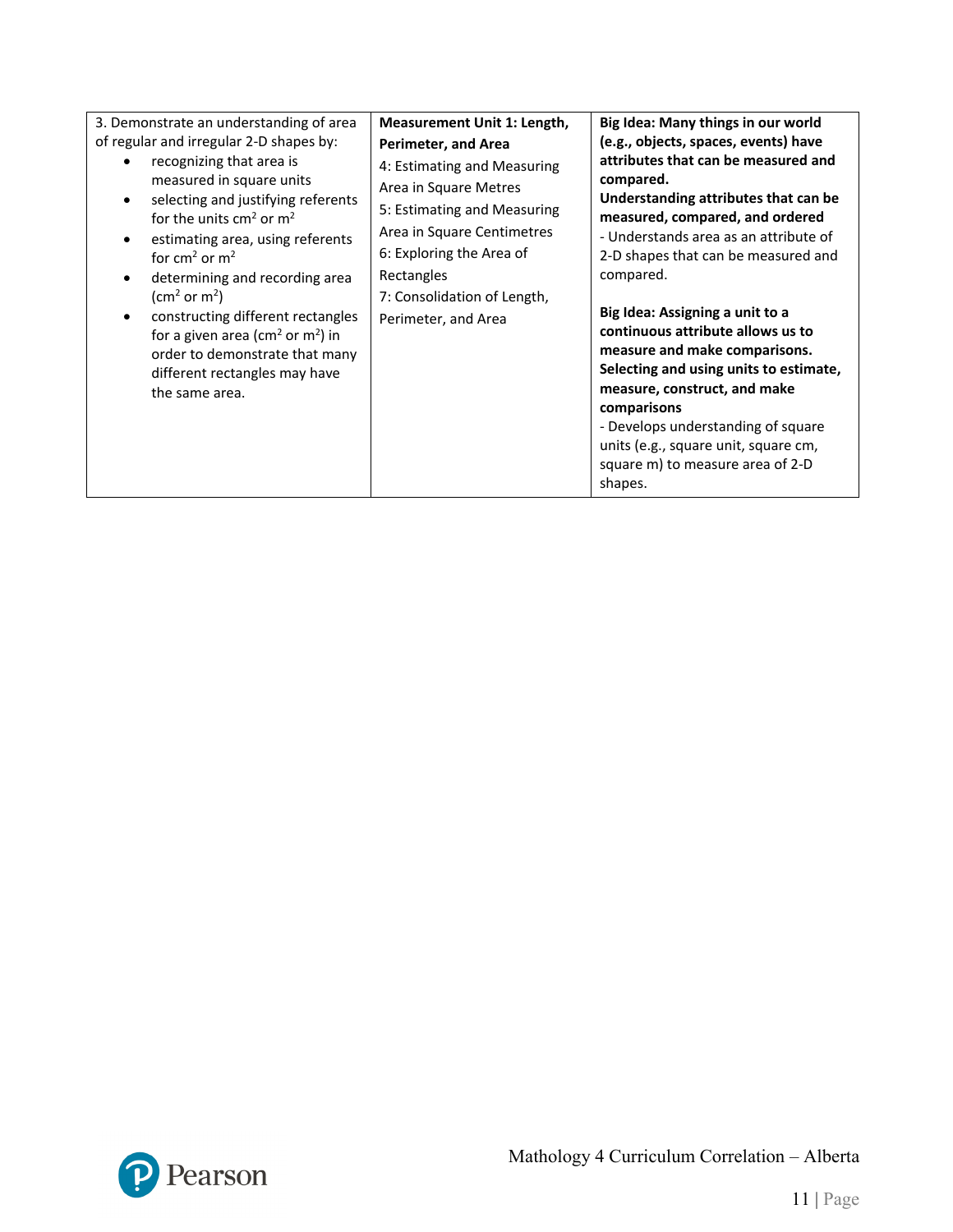

#### **Correlation of Alberta Program of Studies with Mathology Grade 4 (Shape and Space: 3-D Objects and 2-D Shapes)**

| <b>Curriculum Expectations</b><br><b>General Outcome</b>                                                                                                                                                         | Grade 4 Mathology.ca                                                                                                                                                                        | <b>Pearson Canada Grades 4-6</b><br><b>Mathematics Learning Progression</b>                                                                                                                                                                                                                                                                                                                                                                                                                                                                                   |
|------------------------------------------------------------------------------------------------------------------------------------------------------------------------------------------------------------------|---------------------------------------------------------------------------------------------------------------------------------------------------------------------------------------------|---------------------------------------------------------------------------------------------------------------------------------------------------------------------------------------------------------------------------------------------------------------------------------------------------------------------------------------------------------------------------------------------------------------------------------------------------------------------------------------------------------------------------------------------------------------|
| Describe the characteristics of 3-D objects and 2-D shapes, and analyze the relationships among them.<br><b>Specific Outcomes</b><br>4. Describe and construct right<br>rectangular and right triangular prisms. | <b>Geometry Unit 1A: 2-D Shapes</b><br>and 3-D Solids<br>2: Identifying and Describing<br>Prisms<br>3: Constructing Models of<br>Prisms<br>5: Consolidation of 2-D Shapes<br>and 3-D Solids | Big Ideas: 2-D shapes and 3-D solids<br>can be analyzed and classified in<br>different ways by their attributes.<br>Investigating geometric attributes and<br>properties of 2-D shapes and 3-D<br>solids<br>- Sorts, describes, constructs, and<br>classifies 3-D objects based on edges,<br>faces, vertices, and angles (e.g., prisms,<br>pyramids).<br>Investigating 2-D shapes, 3-D solids,<br>and their attributes through<br>composition and decomposition<br>- Identifies and constructs nets for 3-D<br>objects made from triangles and<br>rectangles. |

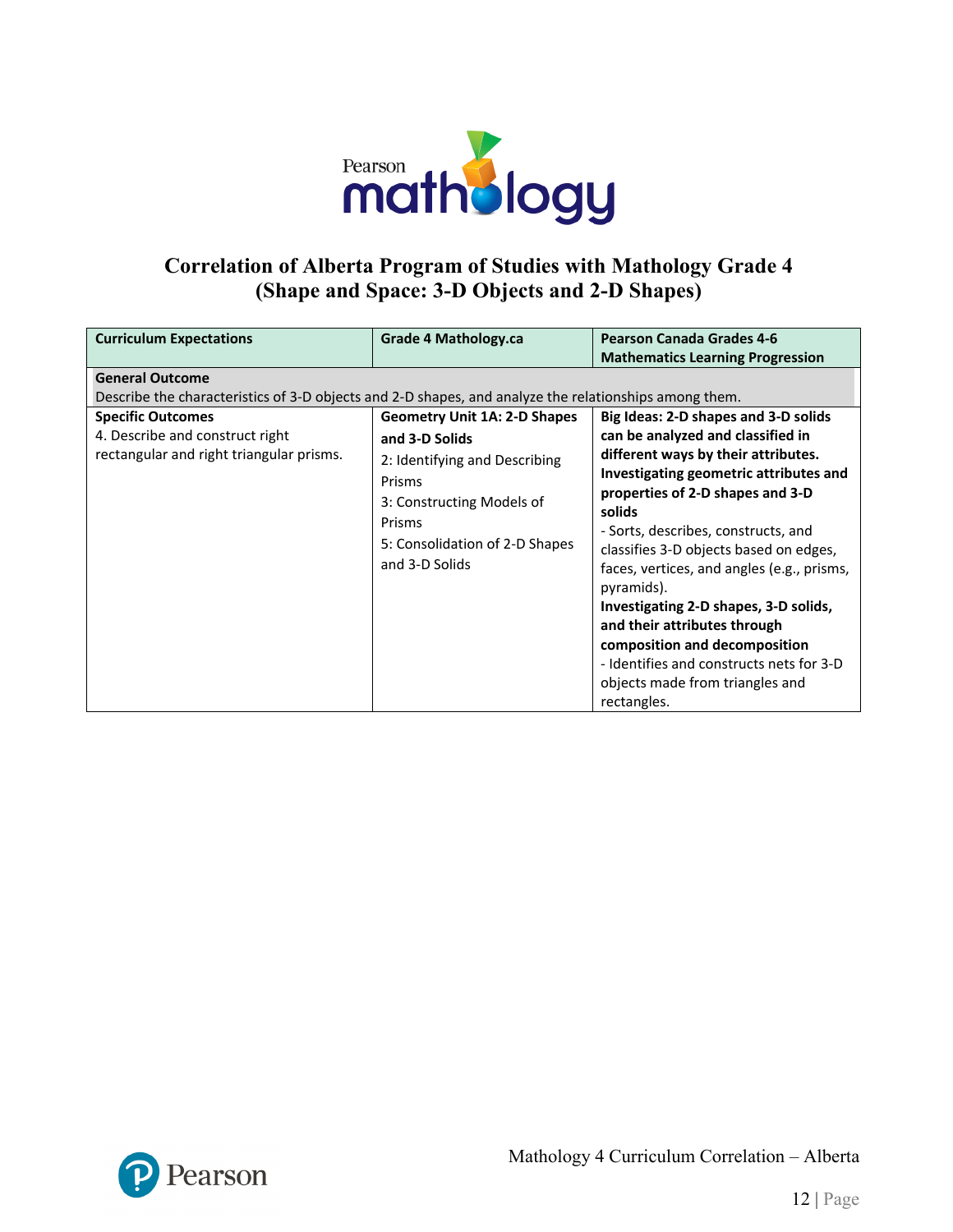

# **Correlation of Alberta Program of Studies with Mathology Grade 4 (Shape and Space: Transformations)**

| <b>Curriculum Expectations</b>                                                                                                                                                                            | <b>Grade 4 Mathology.ca</b>                                                                                                                    | <b>Pearson Canada Grades 4-6</b><br><b>Mathematics Learning Progression</b>                                                                                                                                                                                                                           |  |
|-----------------------------------------------------------------------------------------------------------------------------------------------------------------------------------------------------------|------------------------------------------------------------------------------------------------------------------------------------------------|-------------------------------------------------------------------------------------------------------------------------------------------------------------------------------------------------------------------------------------------------------------------------------------------------------|--|
| <b>General Outcome</b><br>Describe and analyze position and motion of objects and shapes.                                                                                                                 |                                                                                                                                                |                                                                                                                                                                                                                                                                                                       |  |
| <b>Specific Outcomes</b><br>5. Demonstrate an understanding of<br>congruency, concretely and pictorially.                                                                                                 | <b>Geometry Unit 1A: 2-D Shapes</b><br>and 3-D Solids<br>1: Exploring Congruence5:<br>Consolidation of 2-D Shapes<br>and 3-D Solids            | Big Ideas: 2-D shapes and 3-D solids<br>can be transformed in many ways and<br>analyzed for change.<br>Exploring 2-D shapes and 3-D solids by<br>applying and visualizing<br>transformations<br>- Demonstrates an understanding of<br>congruency (i.e., same side lengths and<br>angles).             |  |
| 6. Demonstrate an understanding of line<br>symmetry by:<br>identifying symmetrical 2-D<br>shapes<br>creating symmetrical 2-D shapes<br>٠<br>drawing one or more lines of<br>٠<br>symmetry in a 2-D shape. | <b>Geometry Unit 1A: 2-D Shapes</b><br>and 3-D Solids<br>4: Understanding Line<br>Symmetry<br>5: Consolidation of 2-D Shapes<br>and 3-D Solids | Big Ideas: 2-D shapes and 3-D solids<br>can be transformed in many ways and<br>analyzed for change.<br><b>Exploring symmetry to analyze 2-D</b><br>shapes and 3-D solids<br>- Draws and identifies lines of symmetry<br>(i.e., vertical, horizontal, diagonal,<br>oblique) in 2-D shapes and designs. |  |